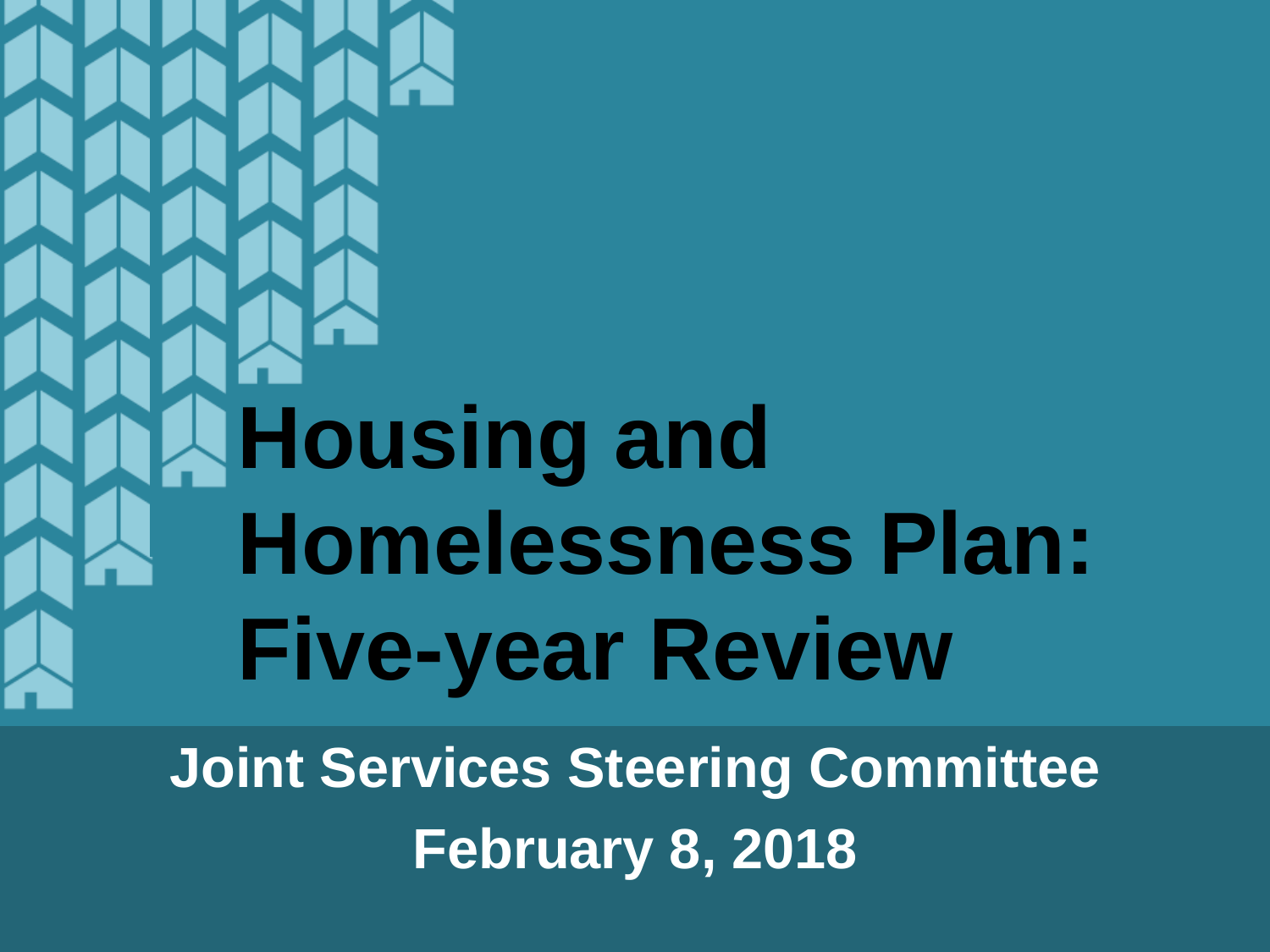#### **Background**



10-year Housing and Homelessness Plan (Plan)

- Approved by City and endorsed by County in 2014
- The Housing Services Act requires Housing & Homelessness Plans to be reviewed and updated at least once every five years.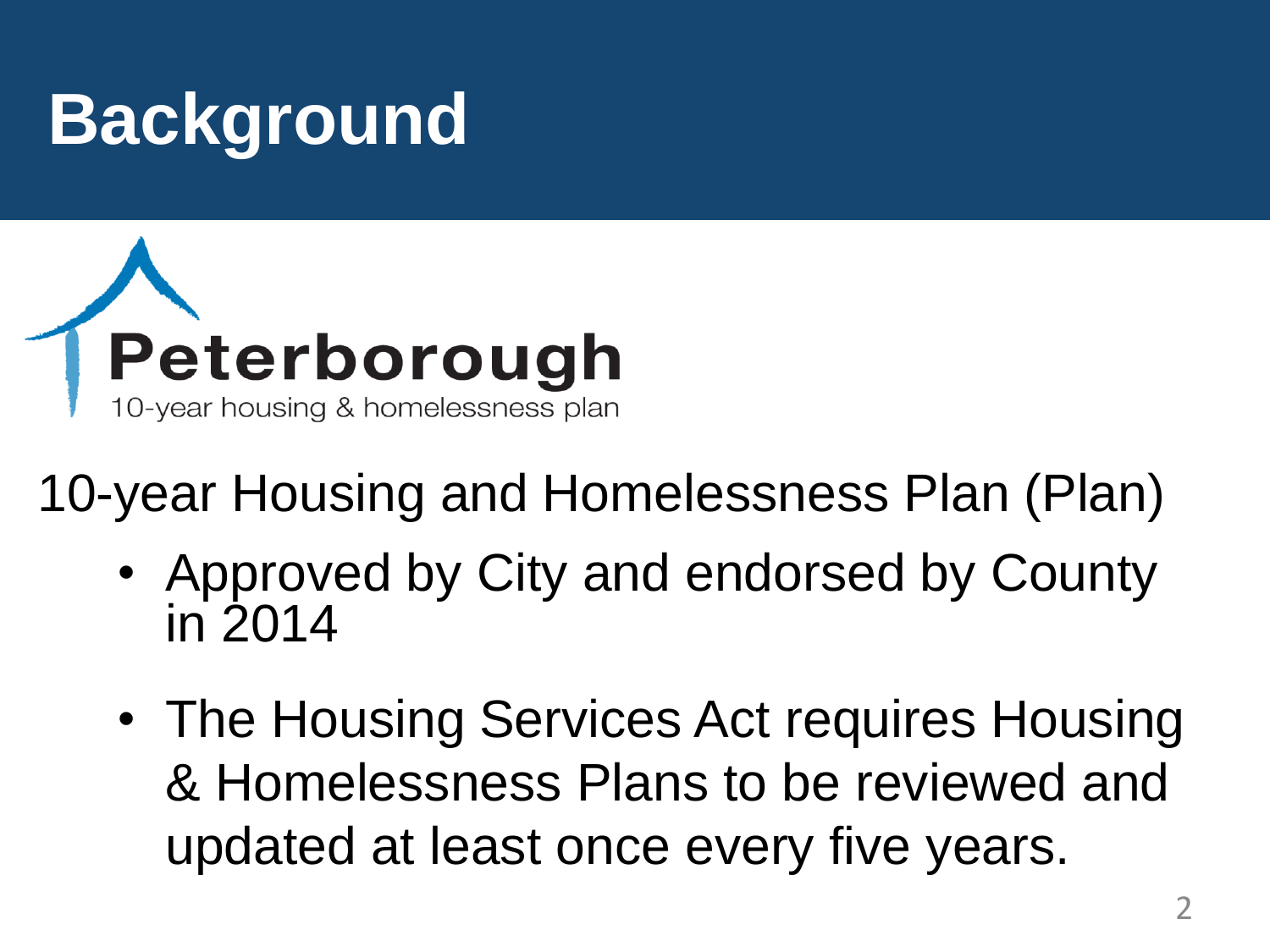## **Updated Provincial Priorities**

- **Housing Policy Statement**  Housing & Homelessness Plans (2016):
- A system for engagement and outcomes measurement,
- A goal to end homelessness using a Housing First philosophy,
- Systems coordination across human services, including with Local Health Integration Networks,
- Engagement, coordination and collaboration with Indigenous peoples, organizations and communities, and
- People-centred service that is inclusive, culturally appropriate and responds to a broad range of community needs, including those of youth, seniors, people with disabilities, people who have mental health needs and addictions, and victims of domestic violence.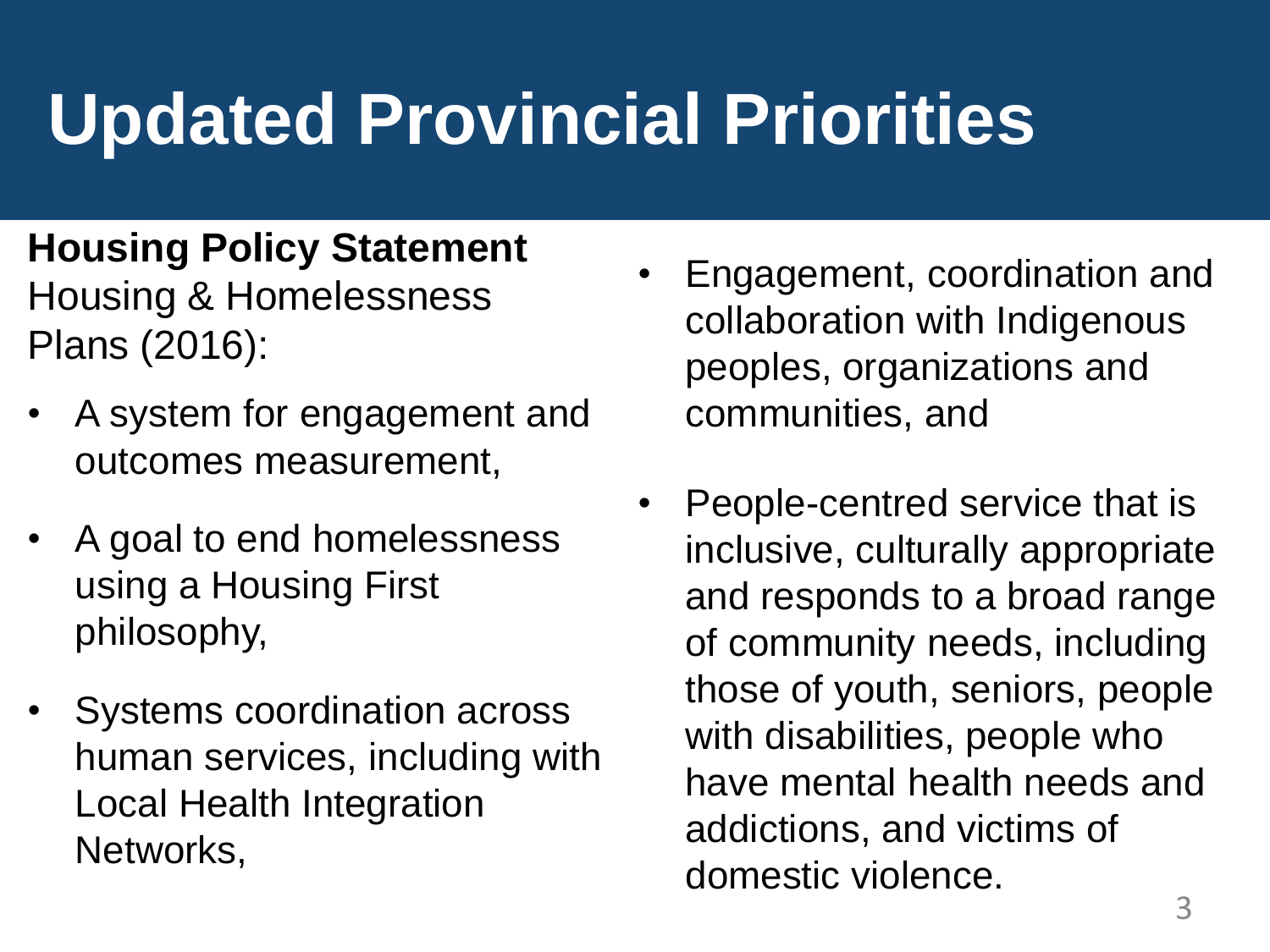### **National Housing Strategy**



- Renewed funding to sustain social housing
- Canada Housing Benefit
- New Capital Programs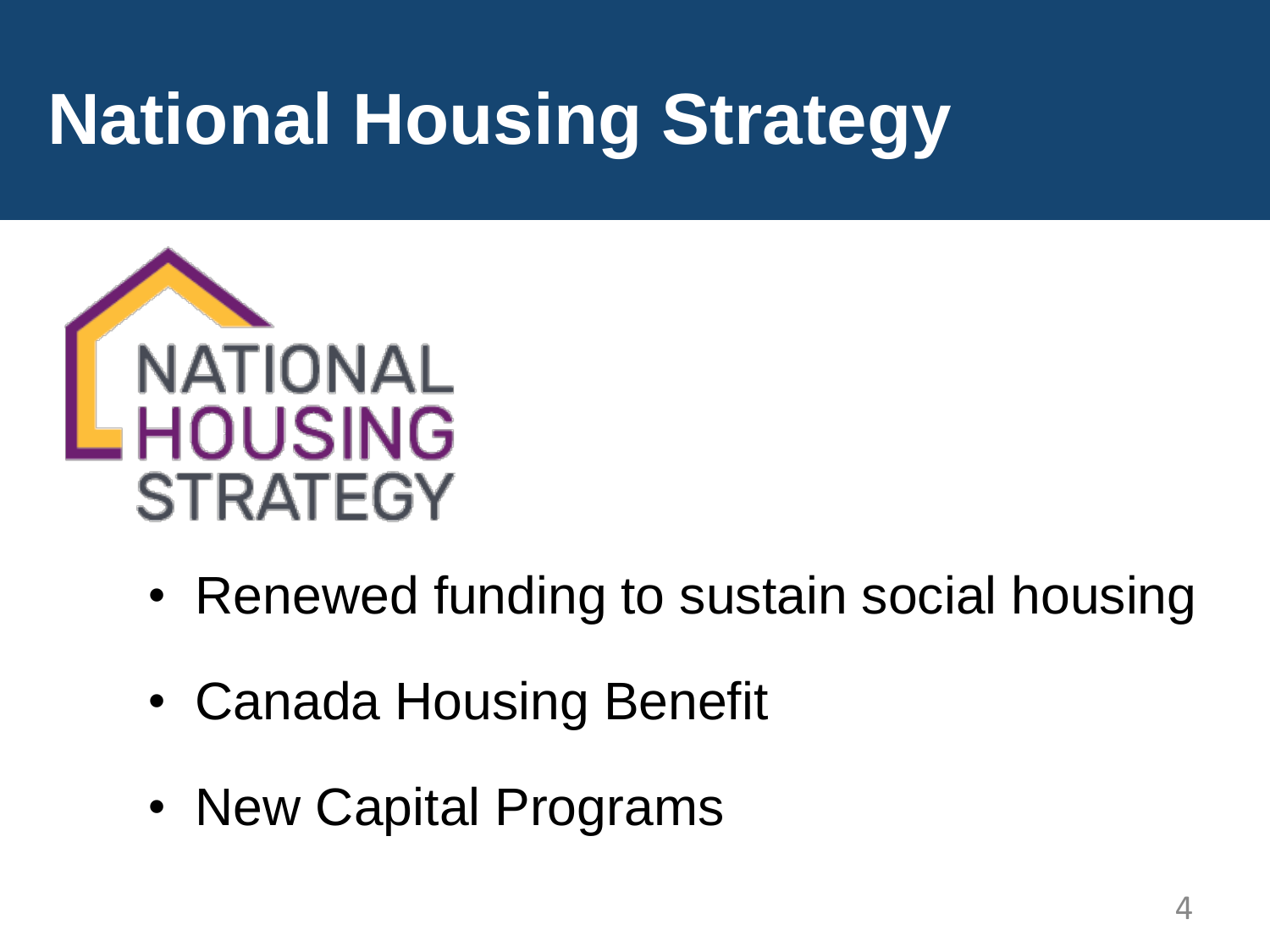#### **Connection to other plans**









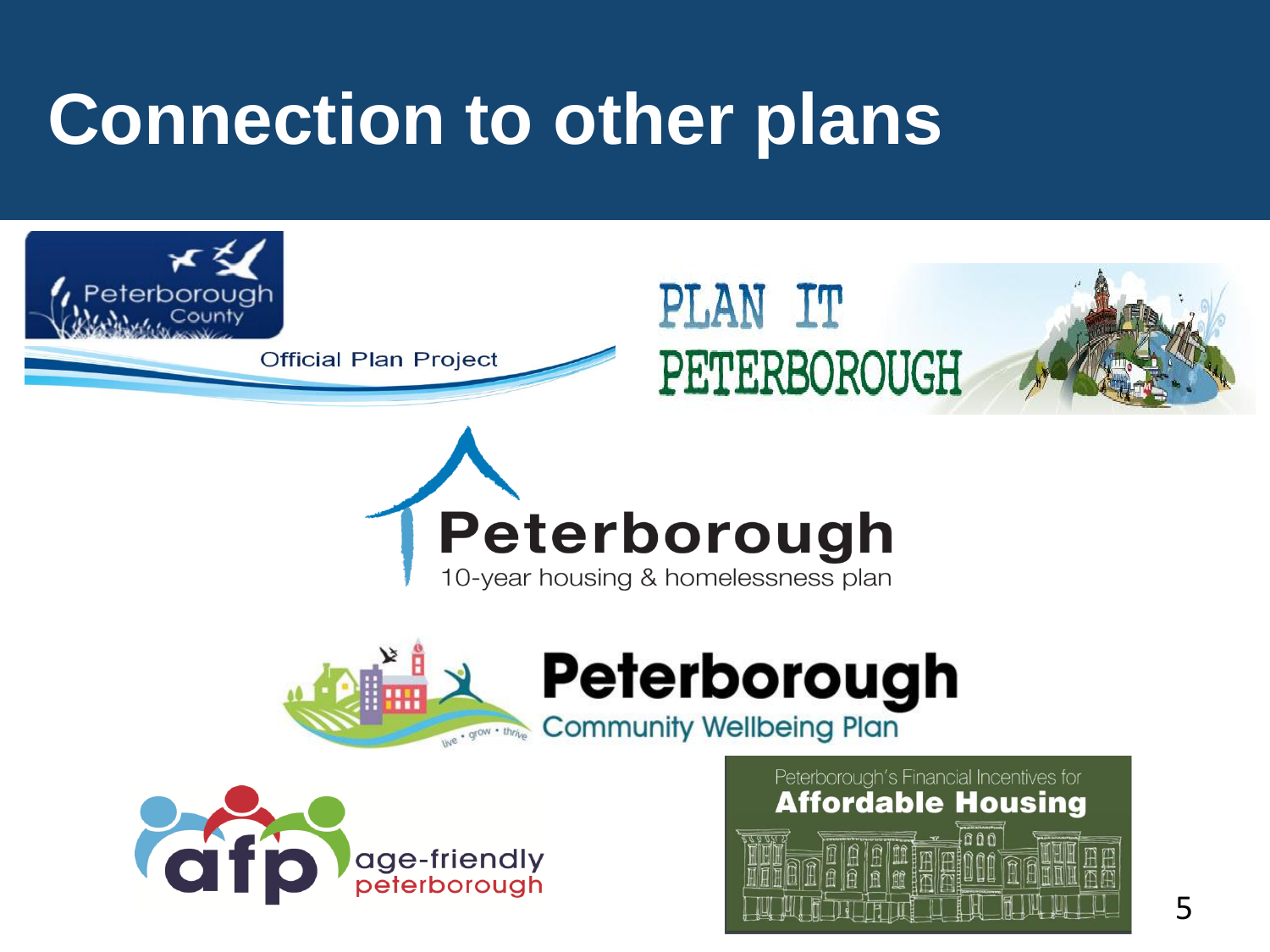#### **Vision**

"We will eliminate long-term homelessness and ensure quality housing that all residents can afford by engaging those in need, enhancing community and partner involvement and leveraging resources from the community, the private sector and government."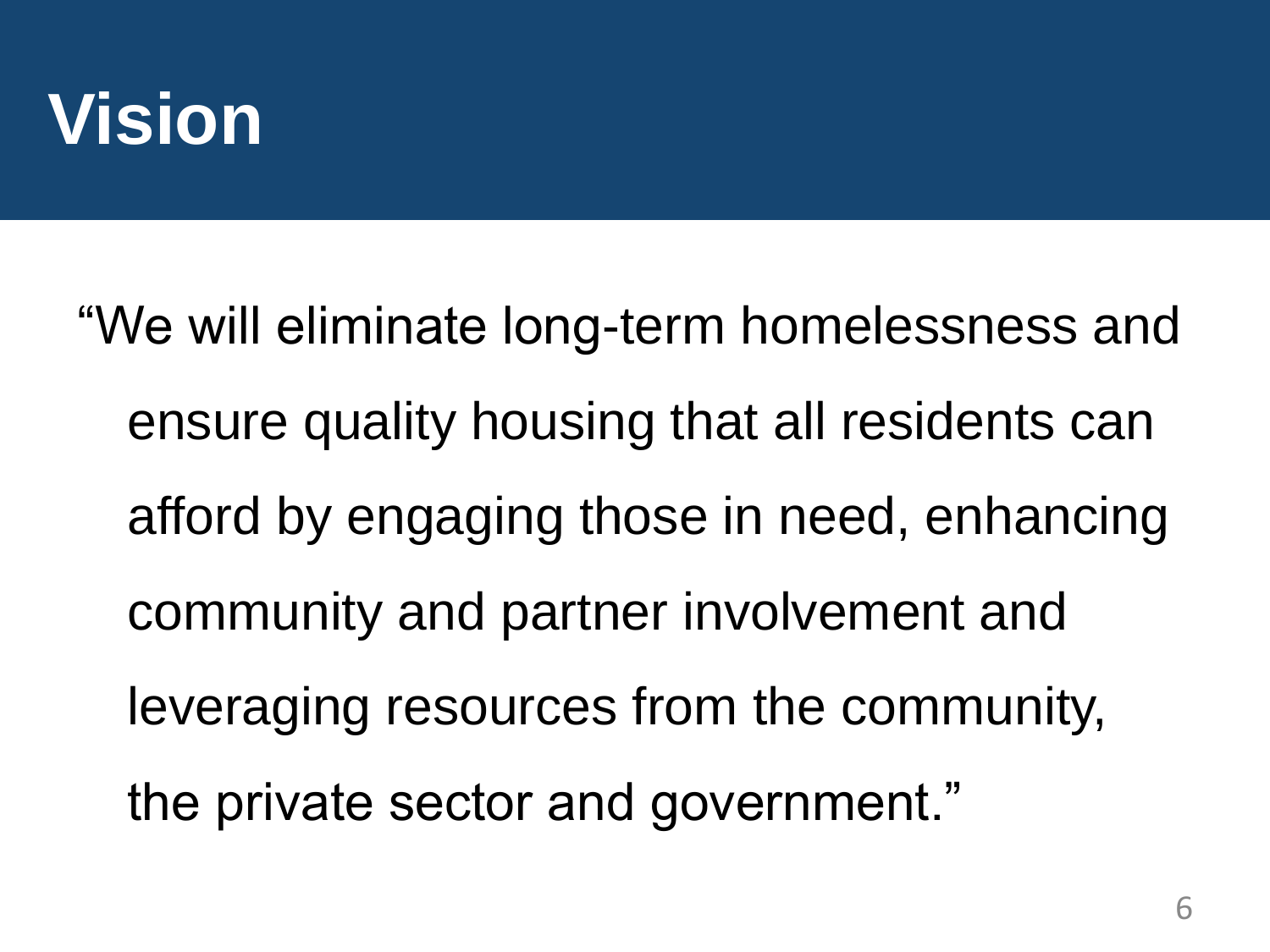### **Scope of Review**

- 20 Commitments
	- Accomplishments
	- Work in progress
	- Tasks that should be changed or updated
- Data
	- New sources of data
- Community input
	- Targeted consultations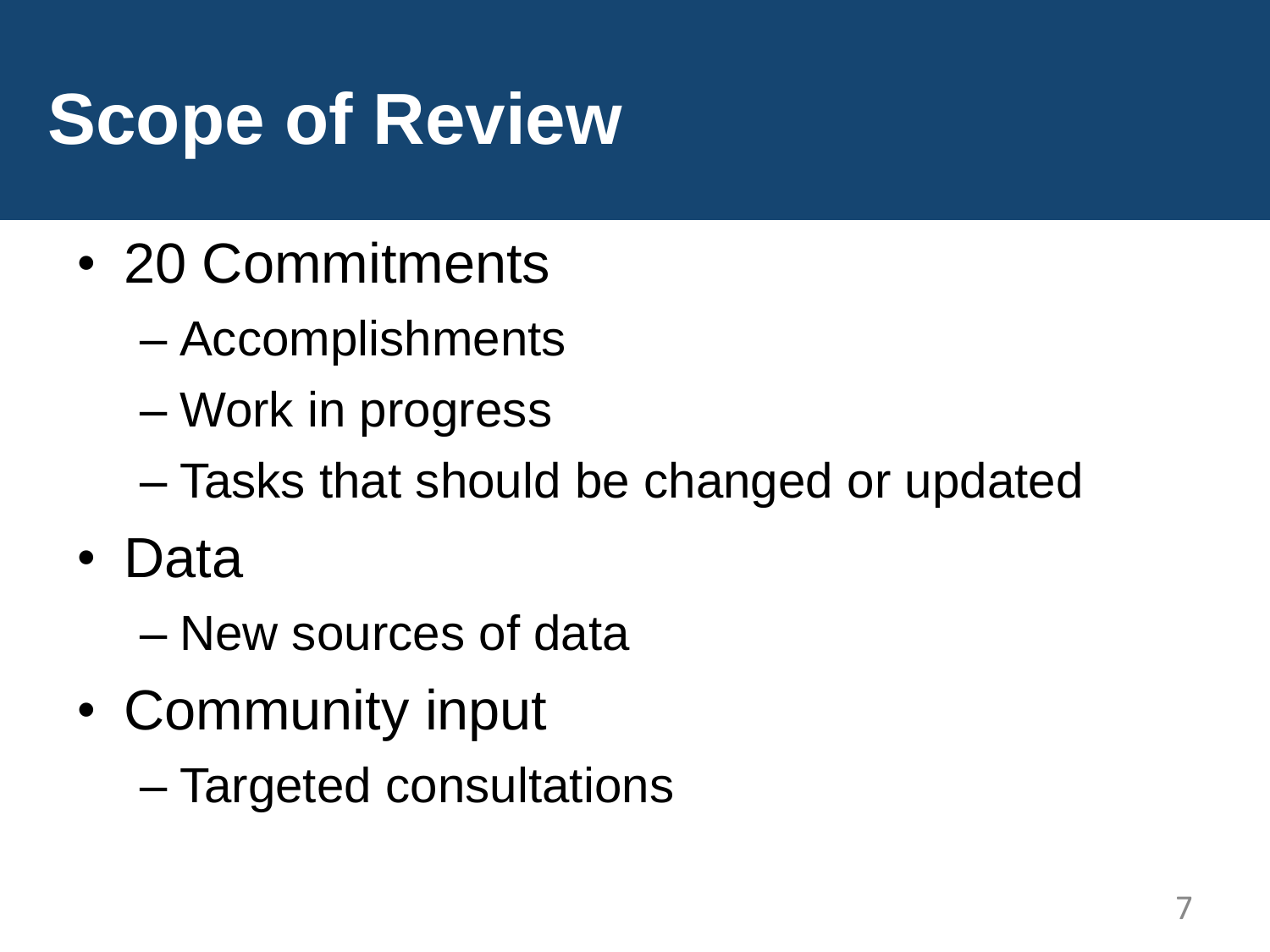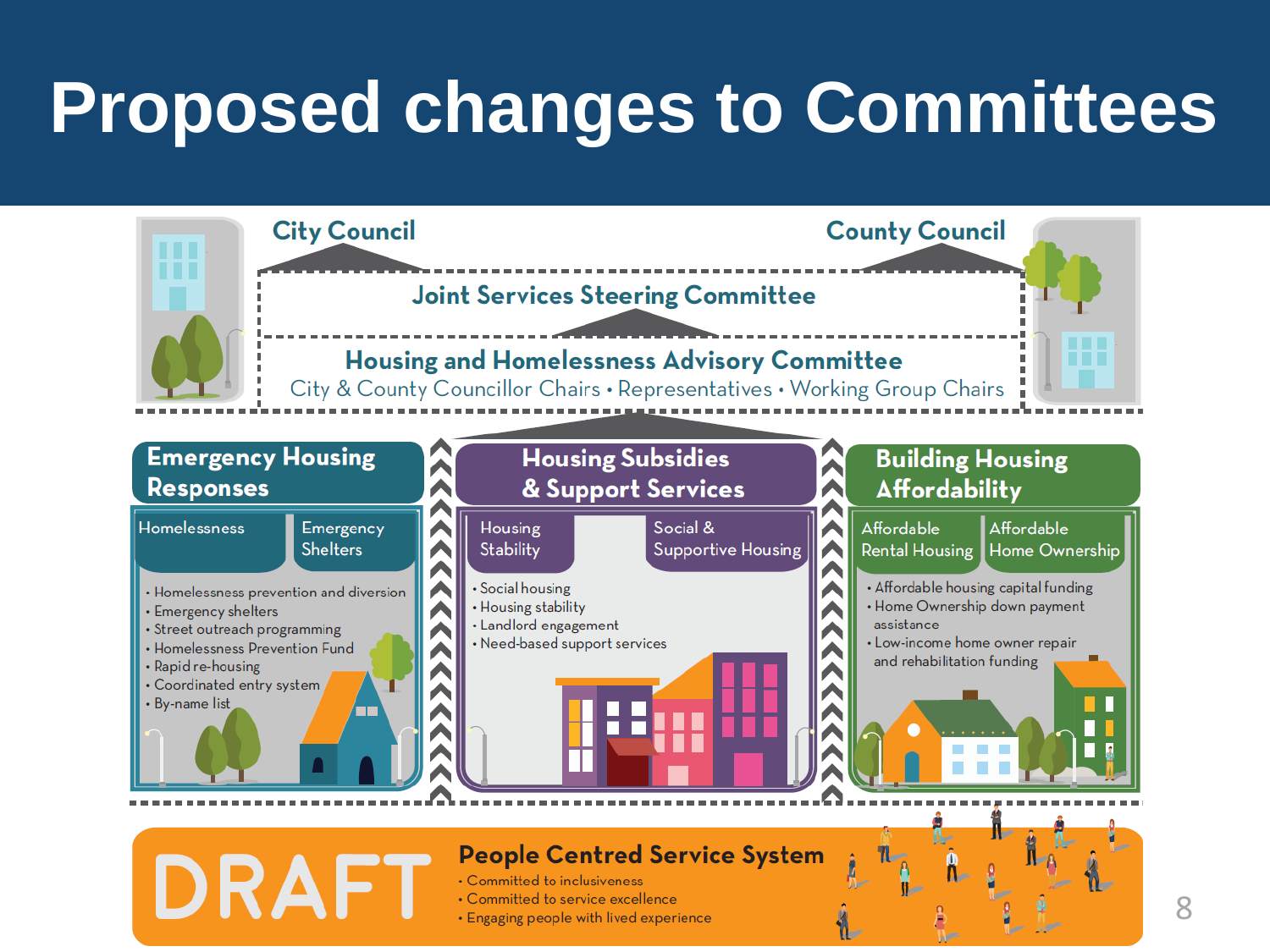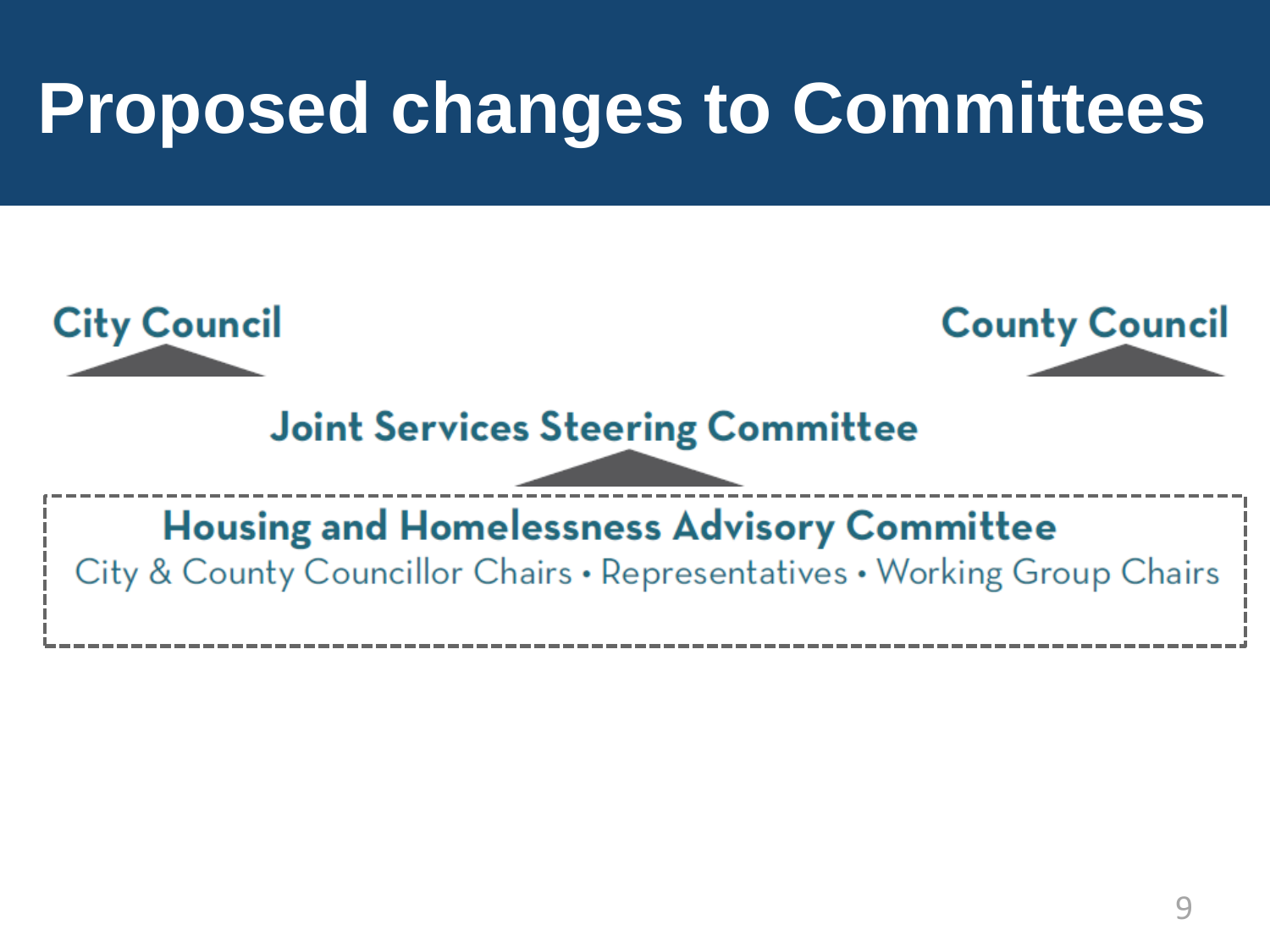- Emergency Shelters
- Street Outreach
- Coordinated Entry

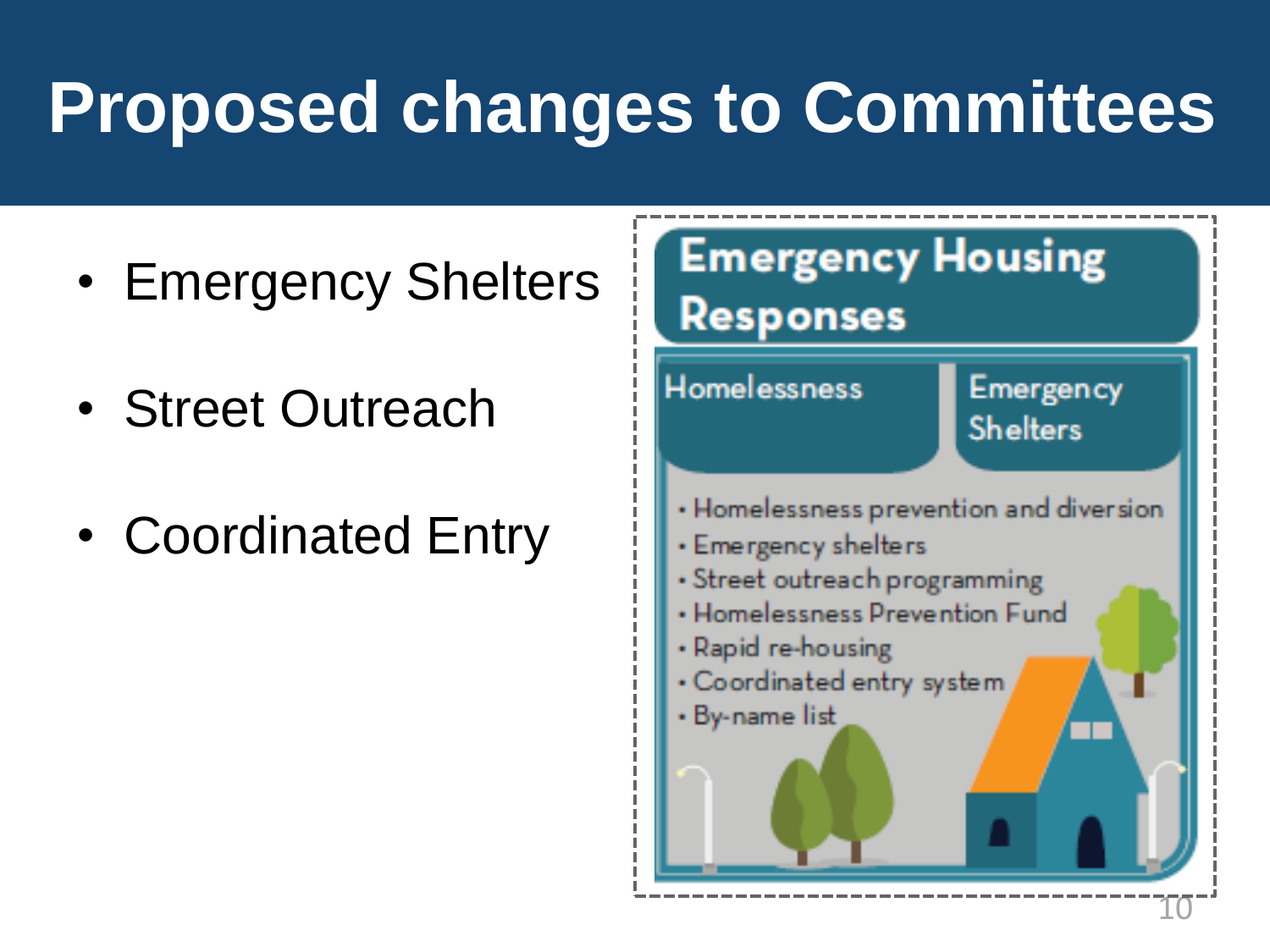- Rent Supplements
- Social Housing
- Support Services
- Housing Stability and Emergency Funds

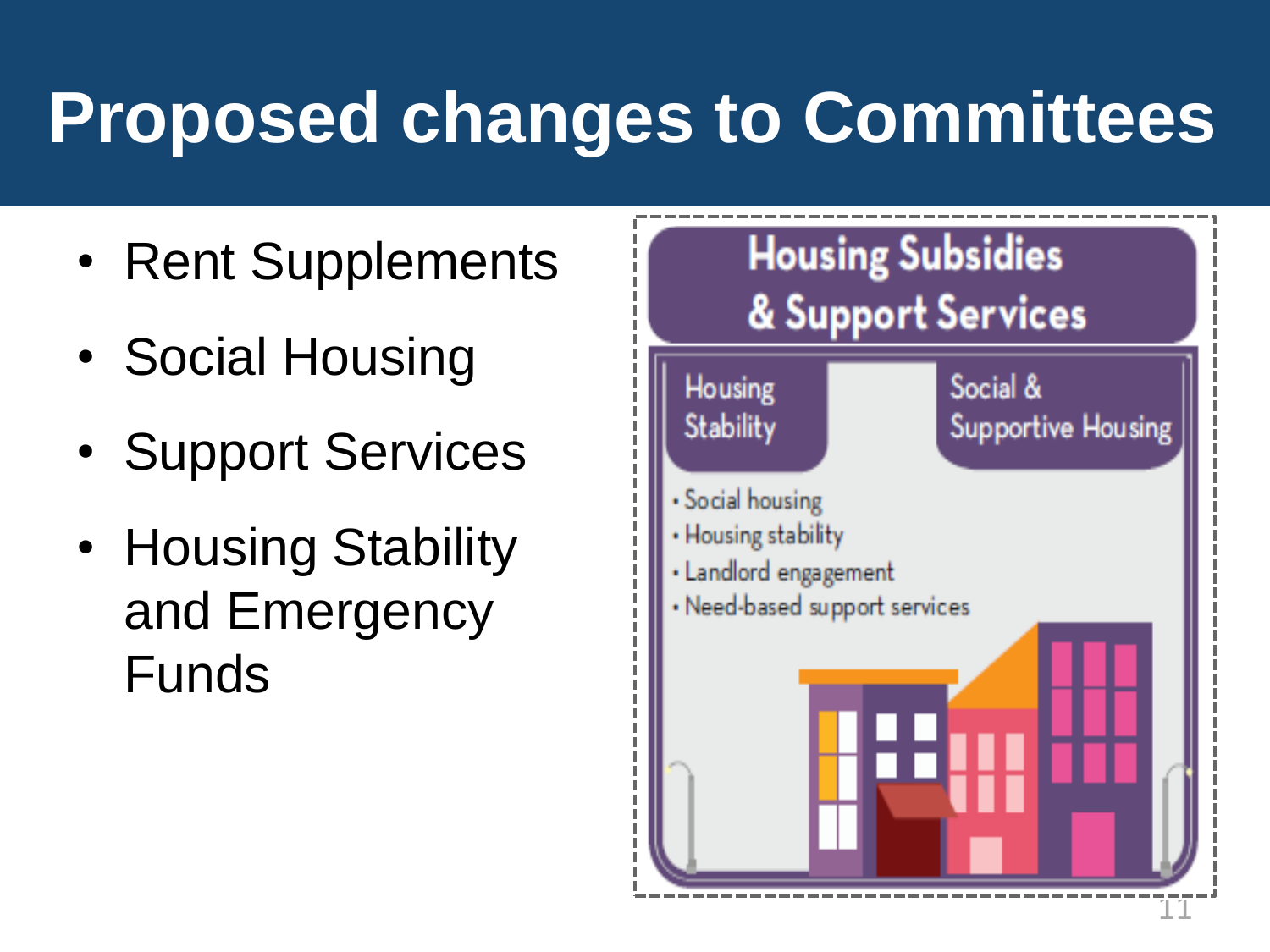- Capital programs to develop new housing
- Municipal incentive programs
- Homeownership Assistance
- Peterborough Renovates

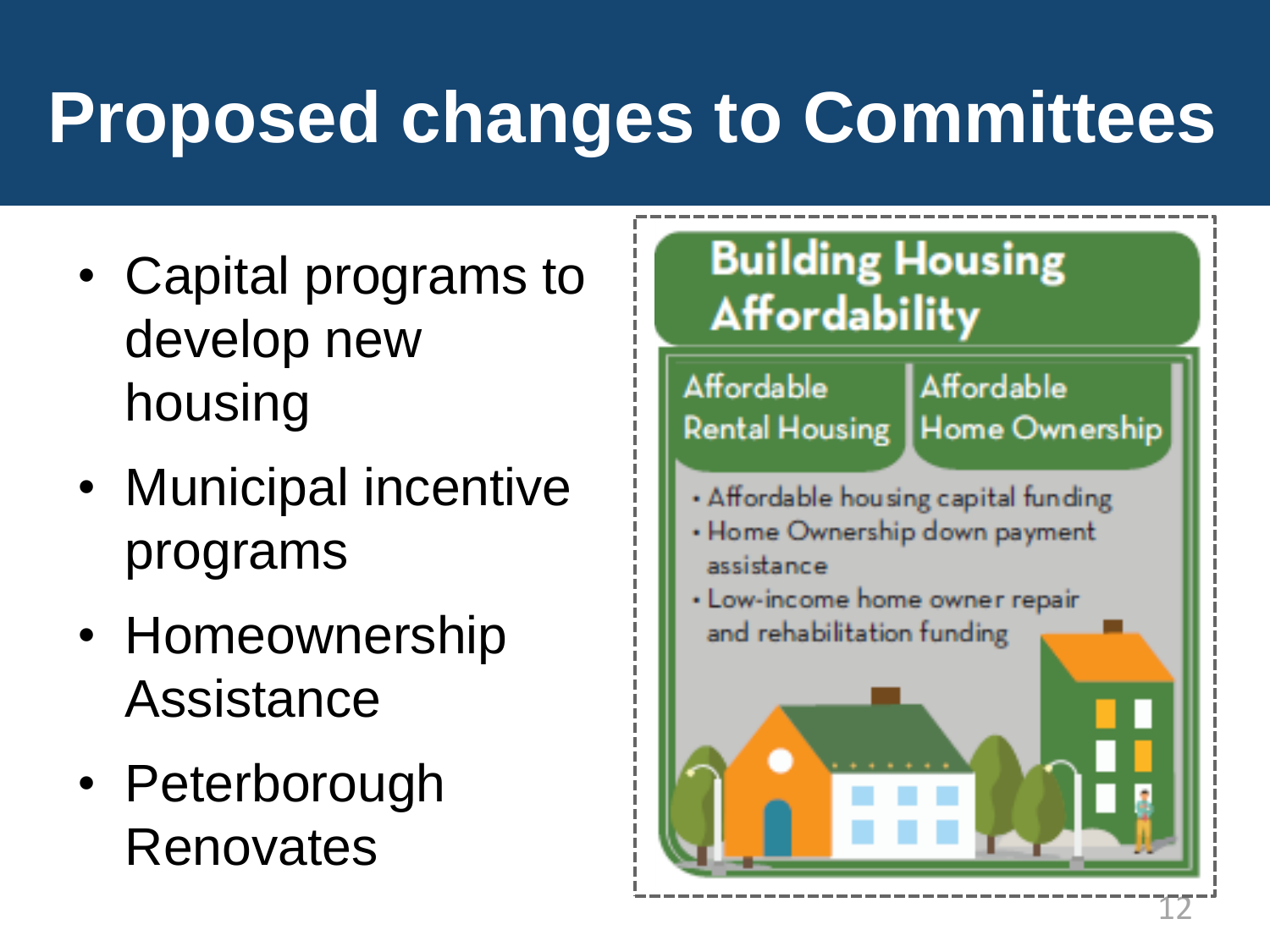#### **People Centred Service System**

- · Committed to inclusiveness
- · Committed to service excellence
- Engaging people with lived experience
	- Commitment to principles of peoplecentred service
	- Engaging people with lived expertise
	- System coordination and navigation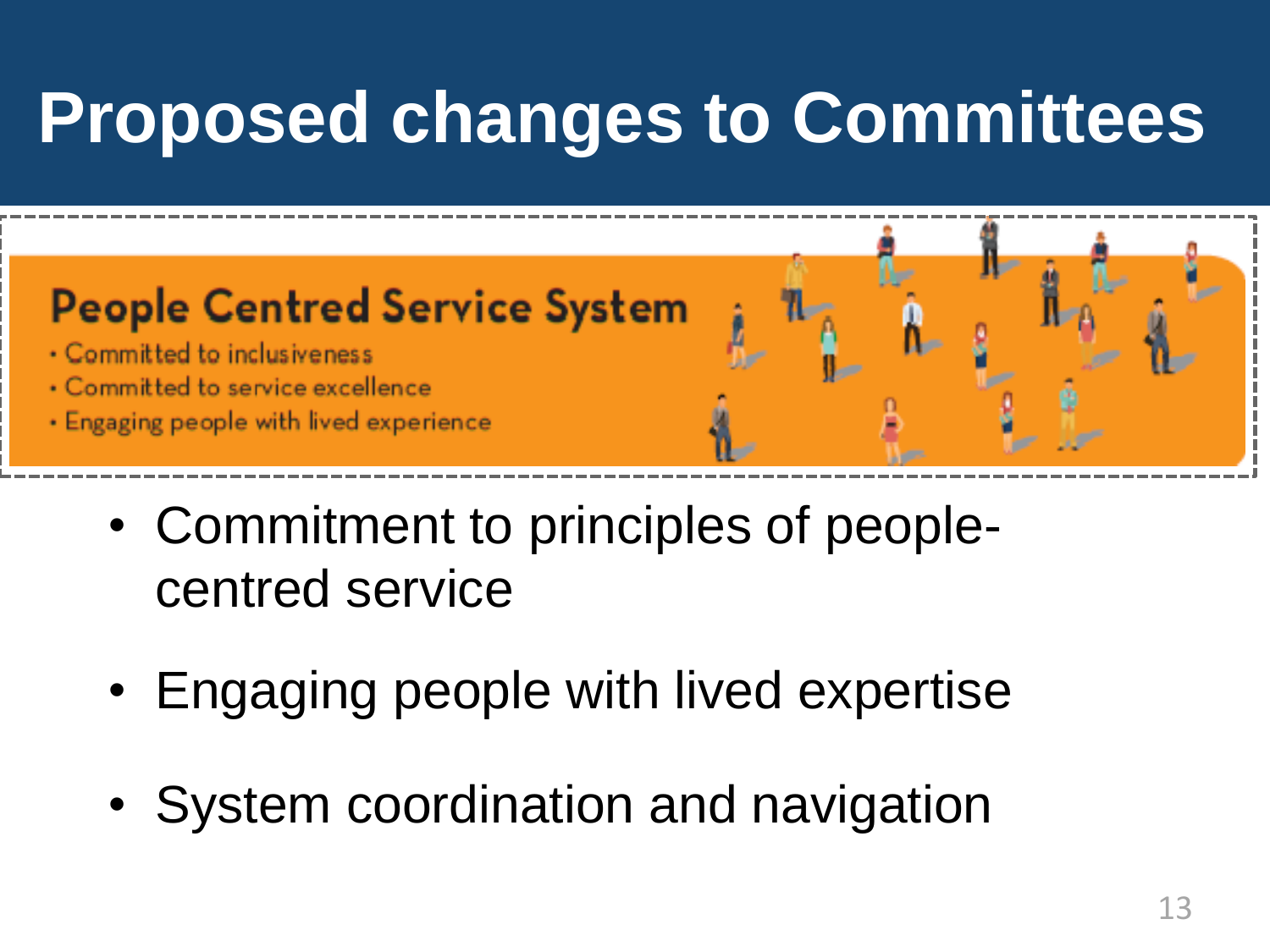#### **Next Steps**

- Ministry of Housing "Guide for Reviews" to be released in February 2018
- Targeted consultations
- Recruiting and developing Terms of Reference for Advisory Committee and Working Groups